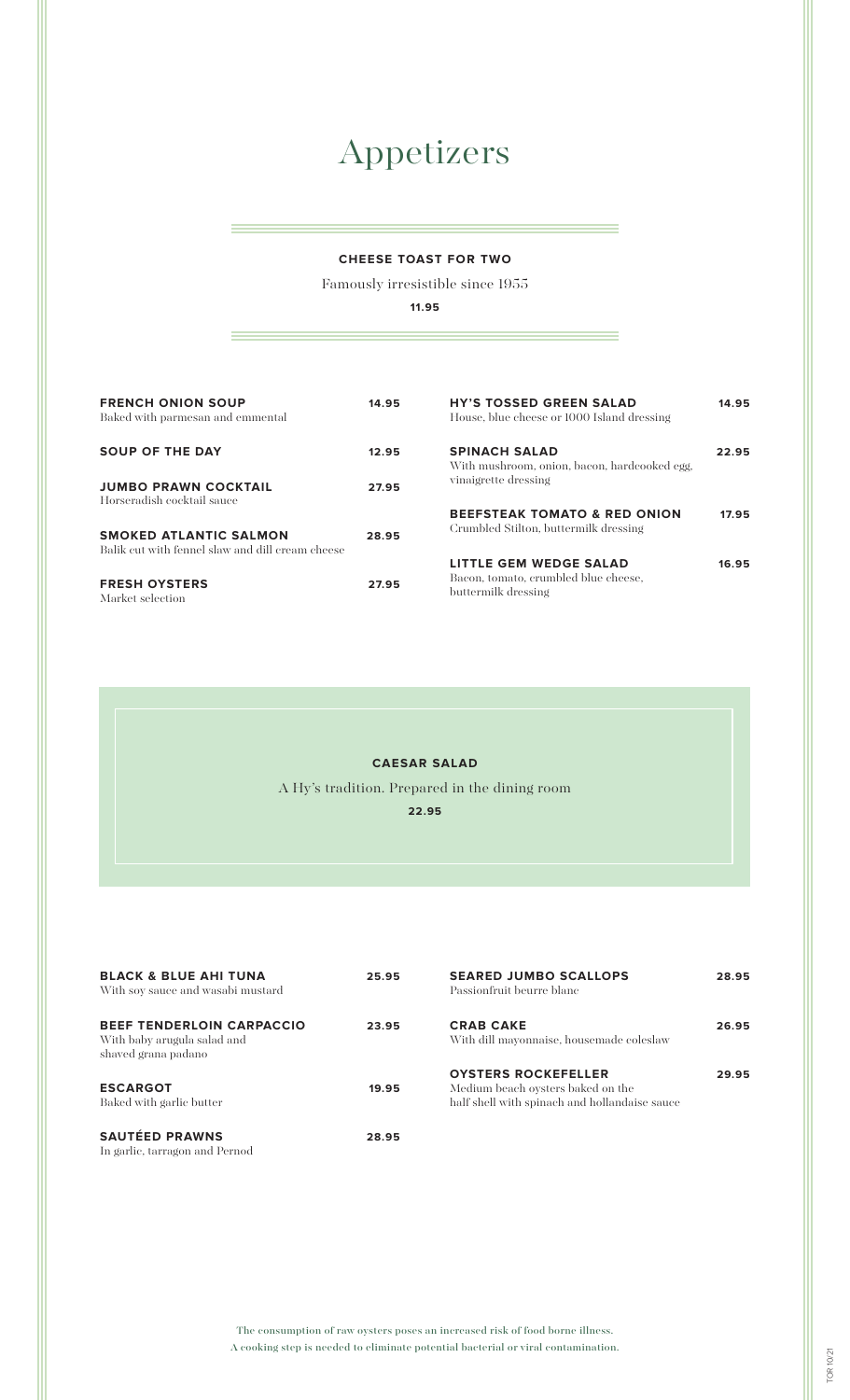# Hy's Prime Steaks

From specially selected Prime Grade beef, aged a minimum of 28 days and grilled to order

Your steak is accompanied by your choice of baked potato, french fries or mashed potatoes

**NEW YORK STRIP 10oz 59.95 14oz 81.95**

**PORTERHOUSE 22oz 114.95**

**FILET 6oz 48.95 12oz 94.95**

**BONE-IN RIB STEAK 20oz 98.95 32oz 142.95**

**DRY AGED BONE-IN RIB STEAK 24oz 179.95**

# House Classics

| <b>GORGONZOLA FILET</b><br>Grilled and topped with melted gorgonzola, port wine jus                                                                 | 64.95 |
|-----------------------------------------------------------------------------------------------------------------------------------------------------|-------|
| <b>STEAK NEPTUNE</b><br>Your choice of New York or Filet.<br>topped with fresh asparagus and Dungeness<br>crabmeat, finished with hollandaise sauce | 69.95 |

**FILET À LA HY'S 54.95** Medallions of beef tenderloin sautéed with wild mushroom brandy sauce

#### **BEEF WELLINGTON 67.95**

Filet of beef tenderloin, with foie gras and oyster mushroom duxelle, baked in puff pastry. Red wine reduction and sautéed green beans

#### **STEAK AU POIVRE 64.95**

Black peppercorn-crusted New York strip served with Hy's brandy green peppercorn sauce

## Tableside Service

Under the careful direction of our chefs, Hy's servers learn the techniques required to prepare these classic dishes tableside. This culinary theatre ignites the senses and promises a unique and memorable dining experience.

#### **STEAK TARTARE**

The classic, with hand-chopped Filet, Dijon mustard, shallots and cornichon served with hard cooked egg and toasted baguette

**STEAK DIANE**

Filet of beef tenderloin flambéed with brandy, Dijon mustard and fresh mushrooms

**64.95**

#### **BANANAS FOSTER**

Ripe bananas sautéed with butter, brown sugar and fresh orange juice, then flambéed with dark rum. Served with vanilla ice cream **17.95**

**24.95**

**HY'S HOUSEMADE STEAK SAUCE, HOLLANDAISE, BÉARNAISE, PEPPERCORN, HY'S "ONLY" SAUCE, OR HIMALAYAN & MALDON SALT DUO**